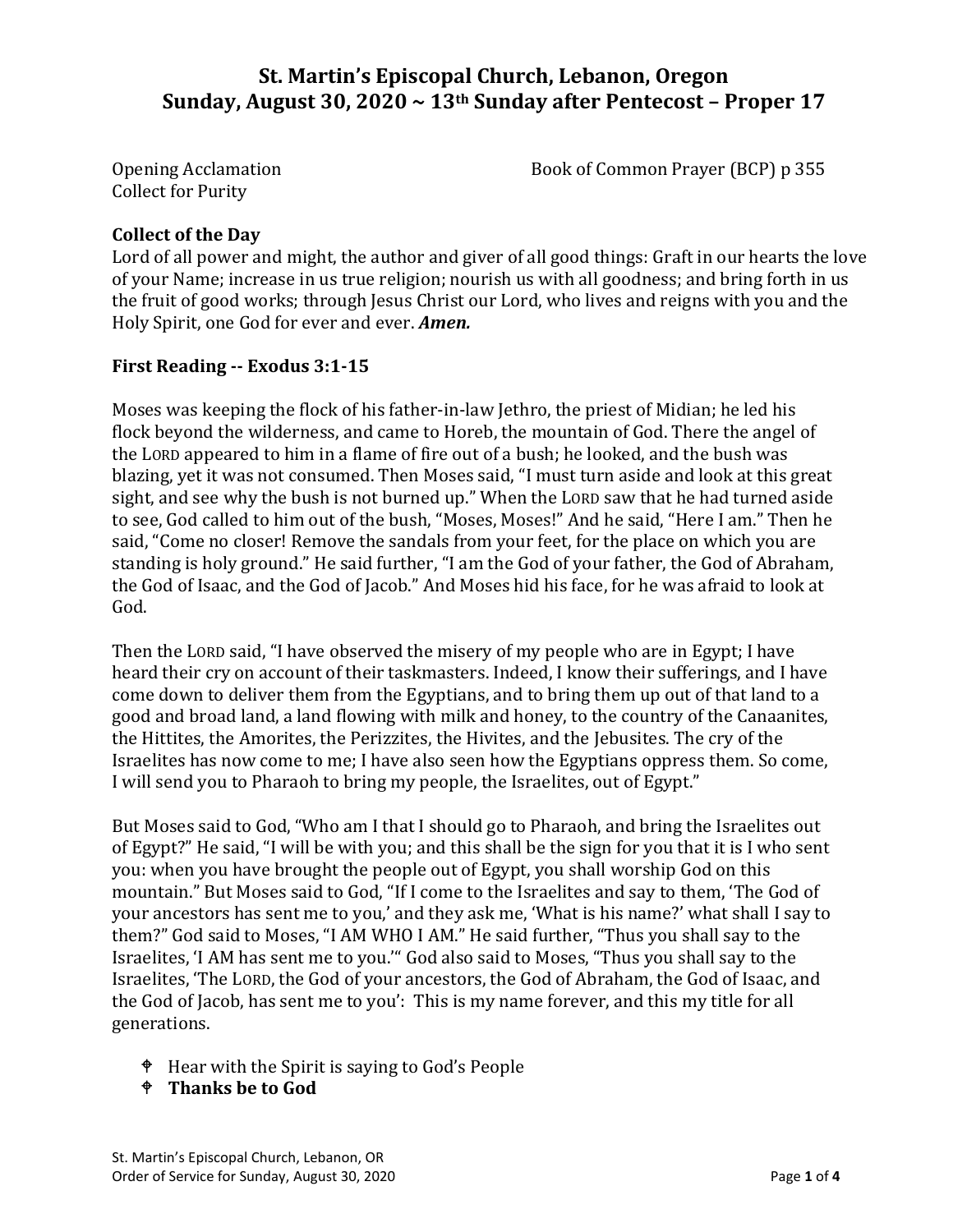# **Psalm 105:1-6, 23-26, 45c**

| 1 Give thanks to the LORD and call upon his Name; *        |
|------------------------------------------------------------|
| make known his deeds among the peoples.                    |
| 2 Sing to him, sing praises to him, *                      |
| and speak of all his marvelous works.                      |
| 3 Glory in his holy Name; *                                |
| let the hearts of those who seek the LORD rejoice.         |
| 4 Search for the LORD and his strength; *                  |
| continually seek his face.                                 |
| 5 Remember the marvels he has done, *                      |
| his wonders and the judgments of his mouth,                |
| 6 0 offspring of Abraham his servant, *                    |
| O children of Jacob his chosen.                            |
| 23 Israel came into Egypt, *                               |
| and Jacob became a sojourner in the land of Ham.           |
| 24 The LORD made his people exceedingly fruitful; *        |
| he made them stronger than their enemies;                  |
| 25 Whose heart he turned, so that they hated his people, * |
| and dealt unjustly with his servants.                      |
| 26 He sent Moses his servant, *                            |
| and Aaron whom he had chosen.                              |

45 Hallelujah!

#### **Second Lesson – Romans 12:9-21**

Let love be genuine; hate what is evil, hold fast to what is good; love one another with mutual affection; outdo one another in showing honor. Do not lag in zeal, be ardent in spirit, serve the Lord. Rejoice in hope, be patient in suffering, persevere in prayer. Contribute to the needs of the saints; extend hospitality to strangers.

Bless those who persecute you; bless and do not curse them. Rejoice with those who rejoice, weep with those who weep. Live in harmony with one another; do not be haughty, but associate with the lowly; do not claim to be wiser than you are. Do not repay anyone evil for evil, but take thought for what is noble in the sight of all. If it is possible, so far as it depends on you, live peaceably with all. Beloved, never avenge yourselves, but leave room for the wrath of God; for it is written, "Vengeance is mine, I will repay, says the Lord." No, "if your enemies are hungry, feed them; if they are thirsty, give them something to drink; for by doing this you will heap burning coals on their heads." Do not be overcome by evil, but overcome evil with good.

- Hear with the Spirit is saying to God's People
- **Thanks be to God**

The Holy Gospel of our Lord Jesus Christ, according to **Matthew (16: 21-28)**

**Glory to you, Lord Christ.**

Jesus began to show his disciples that he must go to Jerusalem and undergo great suffering at the hands of the elders and chief priests and scribes, and be killed, and on the third day be raised. And Peter took him aside and began to rebuke him, saying, "God forbid it, Lord! This must never happen to you." But he turned and said to Peter, "Get behind me, Satan!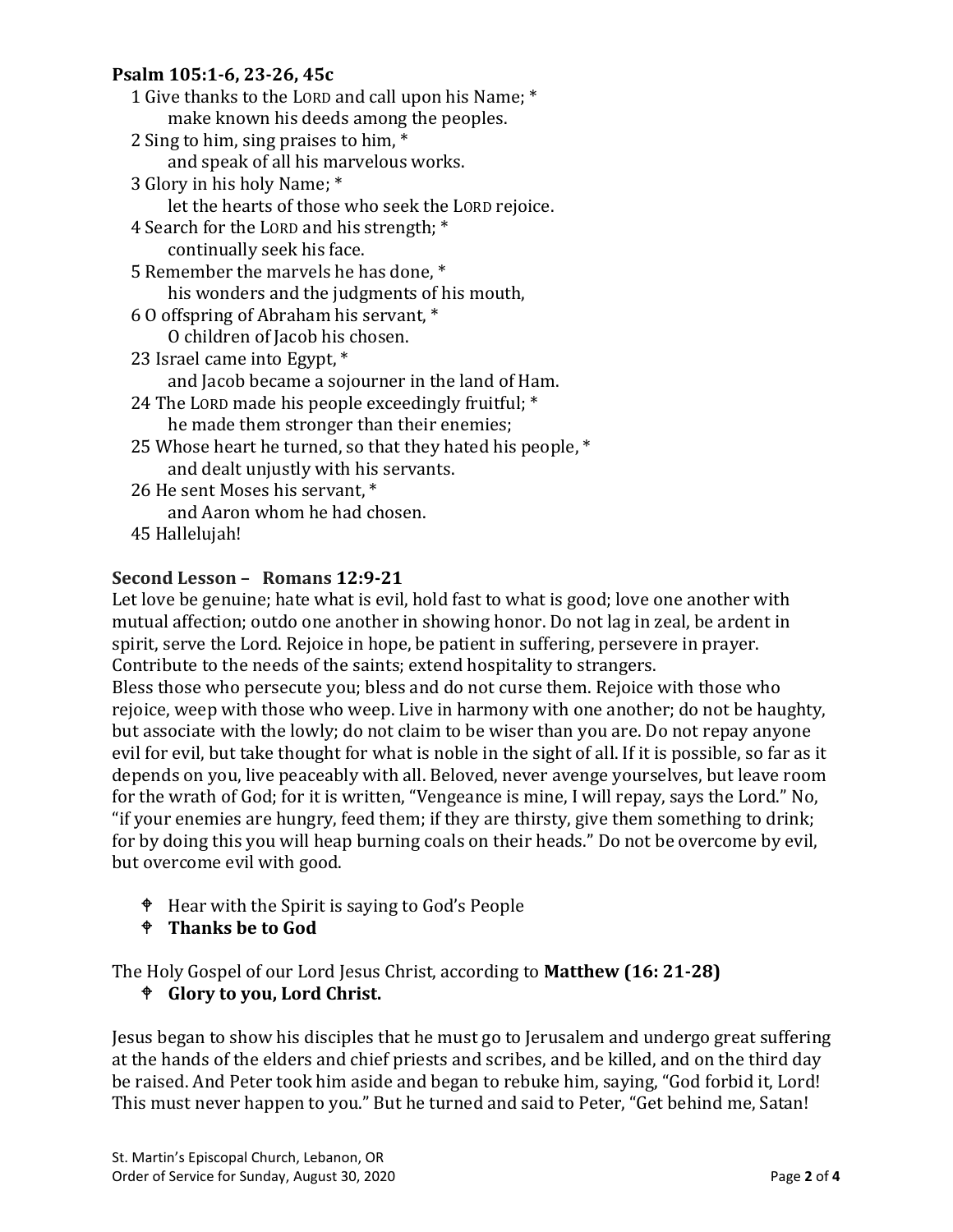You are a stumbling block to me; for you are setting your mind not on divine things but on human things."

Then Jesus told his disciples, "If any want to become my followers, let them deny themselves and take up their cross and follow me. For those who want to save their life will lose it, and those who lose their life for my sake will find it. For what will it profit them if they gain the whole world but forfeit their life? Or what will they give in return for their life?

"For the Son of Man is to come with his angels in the glory of his Father, and then he will repay everyone for what has been done. Truly I tell you, there are some standing here who will not taste death before they see the Son of Man coming in his kingdom."

- This is the Gospel of the Lord.
- **Thanks be to God**

**Sermon** The Rev. Debbie Vanover

# **Nicene Creed BCP p 358**

# **The Prayers of the People today are a Litany of Solidarity and Hope during a Pandemic** by Joseph P. Shadle

For those who are sick. For those with chronic illnesses and underlying health concerns. For all those who are suffering.

For those who are lonely. For those who have no one to check on them. For families that are separated.

For those who are unemployed. For those suffering financial hardships. For those who face an uncertain future.

For those who are suffering from physical or emotional abuse. For those who are disproportionately suffering because of societal structures and unjust policies.

For those who are struggling with physical or mental disabilities. For those who are overwhelmed by anxiety and stress.

For those who are dying For those who have died while saving the lives of others. For all who have lost their lives.

For those who have survived. For those who have lost their spouses. For children who have been orphaned.